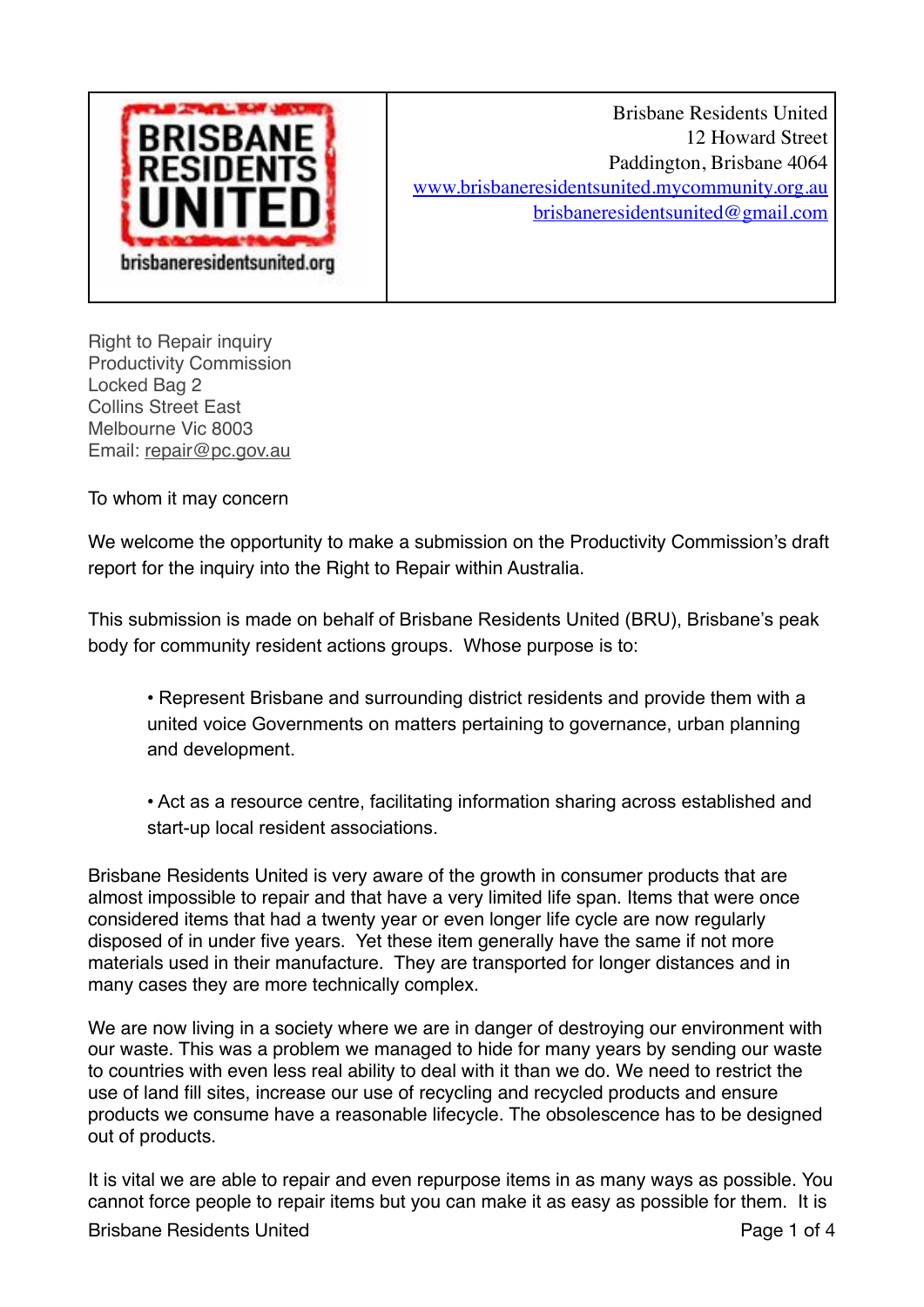increasingly difficult to find repair people if you want to repair an item and often the repair cost and the new item cost will not be that much different. There is a trend for the creation of community repair centres and we think for many reasons this is desirable.

We also realise the internet plays an increasing role in providing training of all descriptions to a whole new generation of home handy people.This is an environment where it is easy to encourage the public and trained repair people to have access to the materials and information they require to repair their consumer goods.

We are well aware of the intellectual property arguments of many companies and counter with the fact that many of the parts that are requiring replacement in their products are not in fact covered by any intellectual property restrictions. For example the batteries in modern mobile phone would certainly be fairly similar. Indeed up until a few years ago it was a simple matter for the user to purchase a new battery and replace it themselves in their phone.

There is a disturbing trend with computer software to keep updating software versions until eventually computer hardware is no longer serviceable because the software and operating systems they are currently using are no longer available for download if something happens with the original hardware. For example we have an old Apple iMac that is still working but I cannot download versions of the software that works with its operating system and it cannot be upgraded to the new operating system that works with the available software. This makes the computer virtually useless.

The use of rare metals in many of our electronic devices behoves us to use these devices to their maximum potential. We need to be able to recover and recycle as much of this material as possible. The increased use of solar panels and their subsequent recycling and possible reuse needs to be carefully considered.

Manufacturers are increasingly integrating parts in such a way that they cannot be removed as a small component and repaired but must be replaced as part of the larger and far more expensive whole. This is particularly noticeable in car design where whole panels need to be replaced where once it may only be small part of that for example a rear light surround.

## **Report**

• This report finds that there are barriers to repair for some products and that there is scope to reduce these barriers. The proposed reforms would improve consumers' right to repair, without the uncertainty and costs associated with more forceful policy interventions.

We would support this

• A 'right to repair' is the ability of consumers to have their products repaired at a competitive price using a repairer of their choice. Realising this aspiration in a practical way involves a range of policies, including consumer and competition law, intellectual property protections, product design and labelling standards, and environmental and resource management.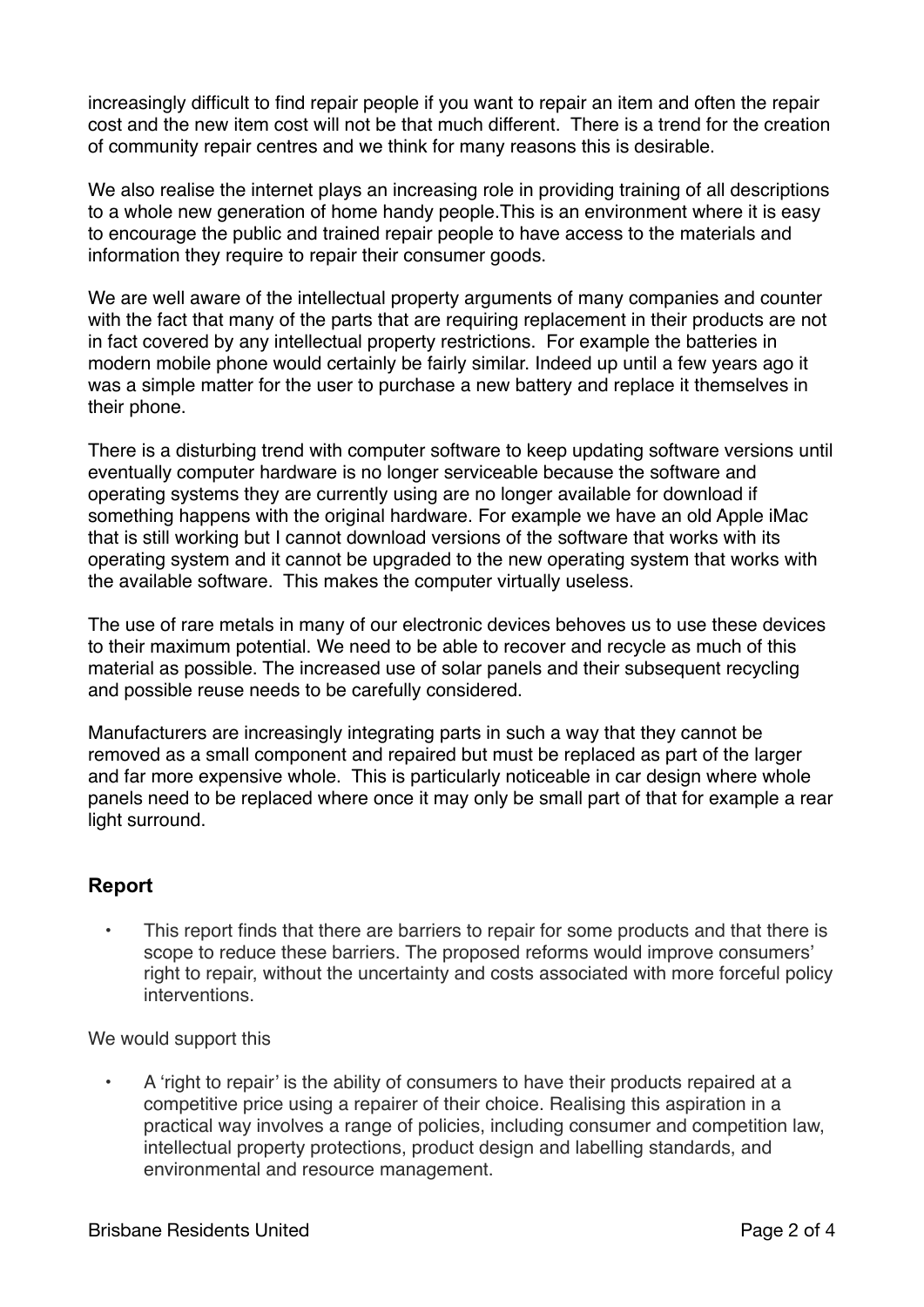We would support this

- Consumers already have considerable rights to have their products repaired, replaced or refunded under guarantees in Australian Consumer Law. These guarantees are comprehensive and generally work well, but they could be improved by:
	- the Australian Competition and Consumer Commission (ACCC) providing guidance on the reasonable period of product durability for common household products, so that consumers and manufacturers can better understand when consumer guarantees apply
	- providing regulators with alternative dispute resolution processes to assist consumers to resolve their claims, and enabling designated consumer groups to lodge 'super complaints' about consumer guarantees, with these fast tracked by the ACCC
	- the inclusion of text in manufacturer warranties that prominently states that consumers are not required to use the repairers or spare parts specified by the product's manufacturer to access their rights to a guarantee under consumer law.

We would support all these proposals

- The Commission is seeking further evidence on other reforms that could help consumers obtain repairs and make more informed purchase choices. These potential reforms involve:
	- requiring manufacturers to provide software updates for a reasonable period
	- amending copyright laws to enable third-party repairers to copy and share repair manuals, and access repair data hidden behind digital locks
	- prohibiting manufacturer warranties from being voided if consumers do not use the repairers and spare parts specified by the manufacturer
	- developing a product durability or repairability labelling scheme to help consumers identify products that best meet their needs.

We would support all these proposals

There is also scope to improve the way products are managed when they become 'e-waste' by amending regulated product stewardship schemes to remove current incentives that focus solely on product recycling, rather than repair and reuse. Global positioning system (GPS) trackers should also be used to improve monitoring of e-waste.

We would strongly support this

- The Commission is seeking evidence on the net benefits of a more extensive right to repair policy through a 'positive obligation' that would require manufacturers to provide third‑party access to repair information and supplies.
	- The Commission's preliminary analysis suggests that restrictions on third‑party repair supplies could be harming consumers in repair markets for agricultural machinery and mobile phones and tablets. However, the evidence base on the magnitude of repair barriers in these markets is patchy and largely anecdotal, preventing a rigorous assessment of whether additional policies would provide net benefits to the community.